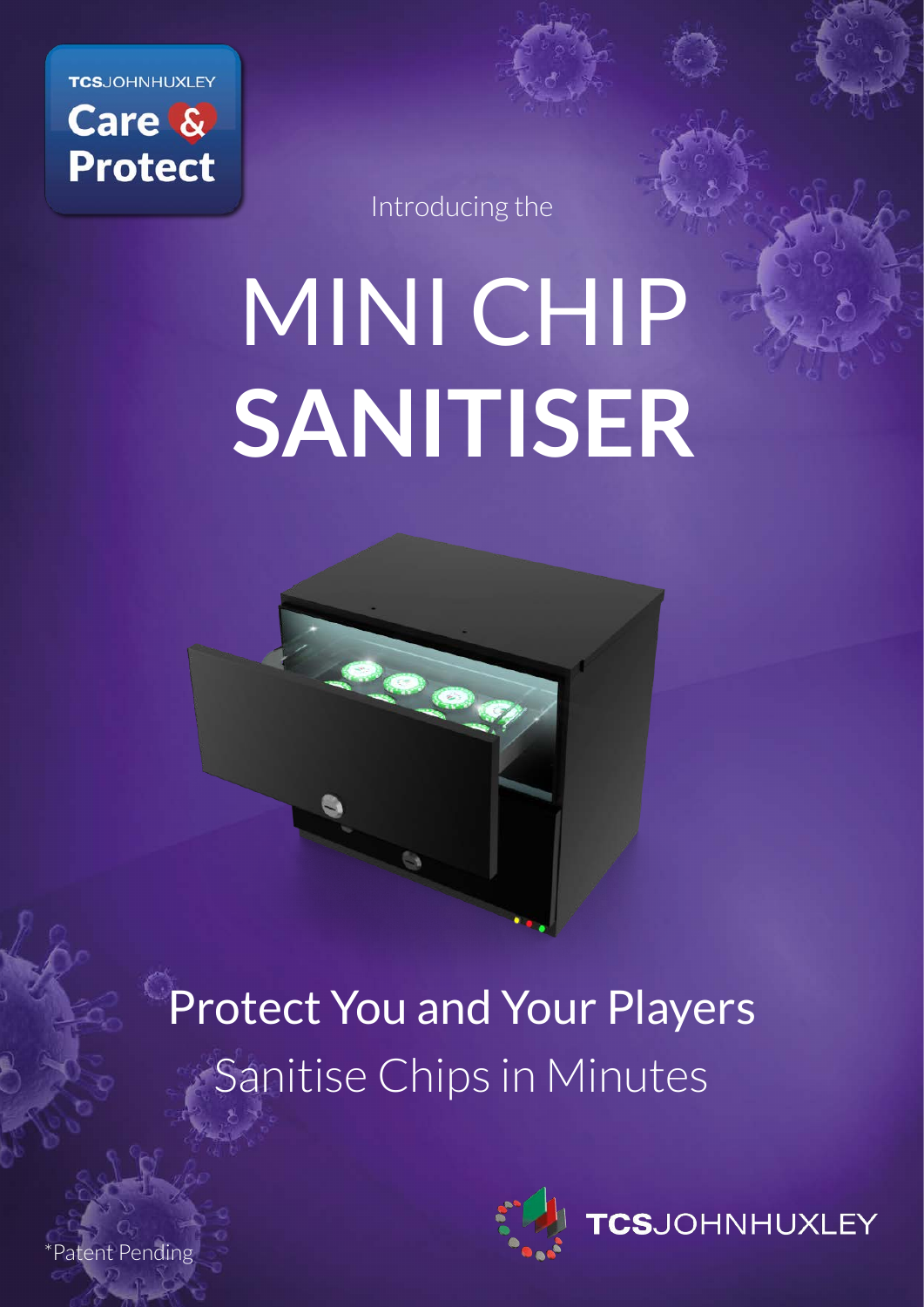#### Introducing the

## Mini Chip Sanitiser







The safe, quick and easy to use TCSJOHNHUXLEY Mini Chip Sanitiser, provides peace of mind by protecting your gaming staff and players from harmful germs that may lurk on the surface of gaming chips.

**TCS**JOHNHUXLEY's Mini Chip Sanitiser has been designed as a small footprint table top option. With a capacity to sanitise 24 chips in total (12 chips per draw), this compact two-drawer unit is a perfect solution where space is an issue.

By using UV-C light technology, Mini Chip Sanitisers feature a unique patent pending design that ensures every surface of the chip is cleaned at the same time. It also incorporates safety mechanisms, so the machine will not operate unless the unit is completely shut, guaranteeing no harmful UV light can escape.

- Keep your gaming chips germ free
- Kills germs in minutes
- Sanitises 24 chips at one time
- High Efficiency UV-C light technology
- Small footprint, ideal for table top use
- Unique patent pending design

\*\*Images show UV-C light for illustration purposes only. No actual light is visible.